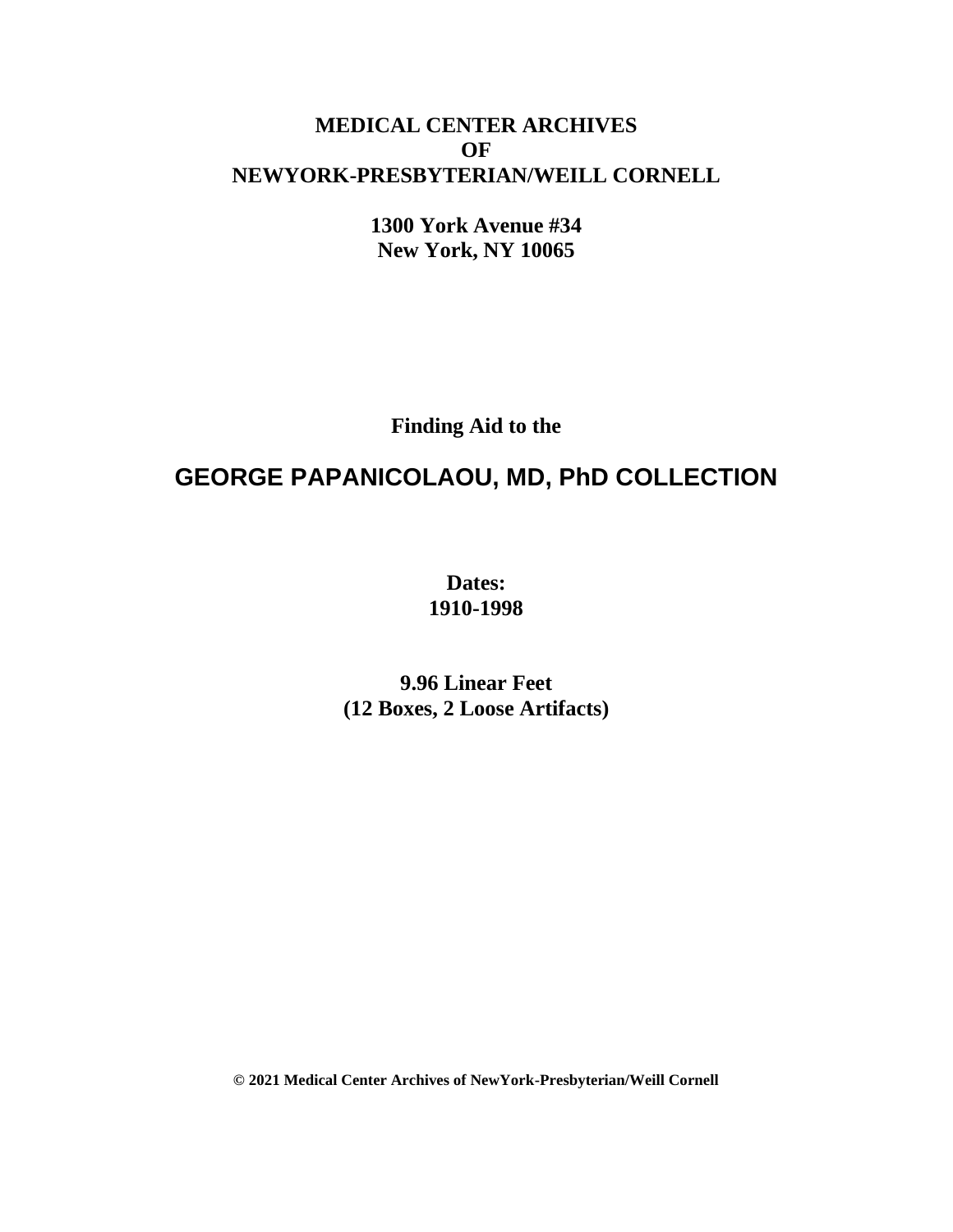## **ABSTRACT:**

Dr. George Papanicolaou (Georgios Nikolaou Papanikolaou) was a Greek physician and researcher who conducted pioneering research on the physiological and cytological characteristics of the female reproductive system, leading to the development of the cervical cancer screening procedure commonly known as the "Pap smear." The George Papanicolaou, MD, PhD Papers consist of papers, publications, reprints, awards, glass plate slides, and memorabilia related to his career and research, primarily his tenure at Cornell University Medical College.

## **PROVENANCE:**

This artificial collection was assembled by the Medical Center Archives from a series of separate donations and institutional documents at an unknown date. Materials related to the Course of Cytologic Diagnosis of Cancer given by Dr. Papanicolaou, biographical information, photographs (now part of the Photograph Collection), cytology lab files, and reprints were donated to the Medical Center Archives by Dr. John Seybolt. In 1973 the glass plates slides formerly stored in the Department of Anatomy's storerooms were donated to the Medical Center Archives by Roy C. Swan, the Hinsey Professor and Chairman in the Department of Anatomy at Cornell University Medical College. The microscope belonging to Dr. Papanicolaou while at Cornell University Medical College was donated by Dr. Irene Koproska in 1978. The remainder of the collection was donated by various offices at the medical center or was gathered by the Medical Center Archives team at unknown dates.

### **ADMINISTRATIVE/BIOGRAPHICAL NOTE:**

| 1883         | Born on May 13 in Kymi, Greece                                                 |
|--------------|--------------------------------------------------------------------------------|
| 1904         | Doctor of Medicine degree, University of Athens                                |
| 1910         | Doctor of Philosophy degree (Zoology), University of Munich                    |
|              | September 10 married Andromaque (Mary) Mavroveni                               |
| 1911         | Oceanographic Institute of Monaco, Director of Physiology                      |
| 1912-13      | Greek Army Physician in Balkan War                                             |
| 1914         | September, joins Cornell University Medical College (CUMC) as a Research       |
|              | Biologist in the Department of Anatomy                                         |
| 1916         | Instructor, Department of Anatomy, CUMC                                        |
| 1923         | Assistant Professor, Department of Anatomy, CUMC                               |
| $1925$ (et.) | Tests vaginal smear technique on patients of Woman's Clinic, New York Hospital |
| 1928         | Delivers paper on "New Cancer Diagnosis" at Third Race Betterment Conference   |
| 1939-1940    | Begins to devote full time to study of cytologic methods with Dr. Herbert F.   |
|              | Traut, Department of Ob/Gyn                                                    |
| 1941         | Commonwealth Fund gives first grant for \$1,800                                |
| 1943         | Diagnosis of Uterine Cancer by the Vaginal Smear, published with Dr. Traut     |
|              | Dr. Traut leaves to become Head of Ob/Gyn at University of California          |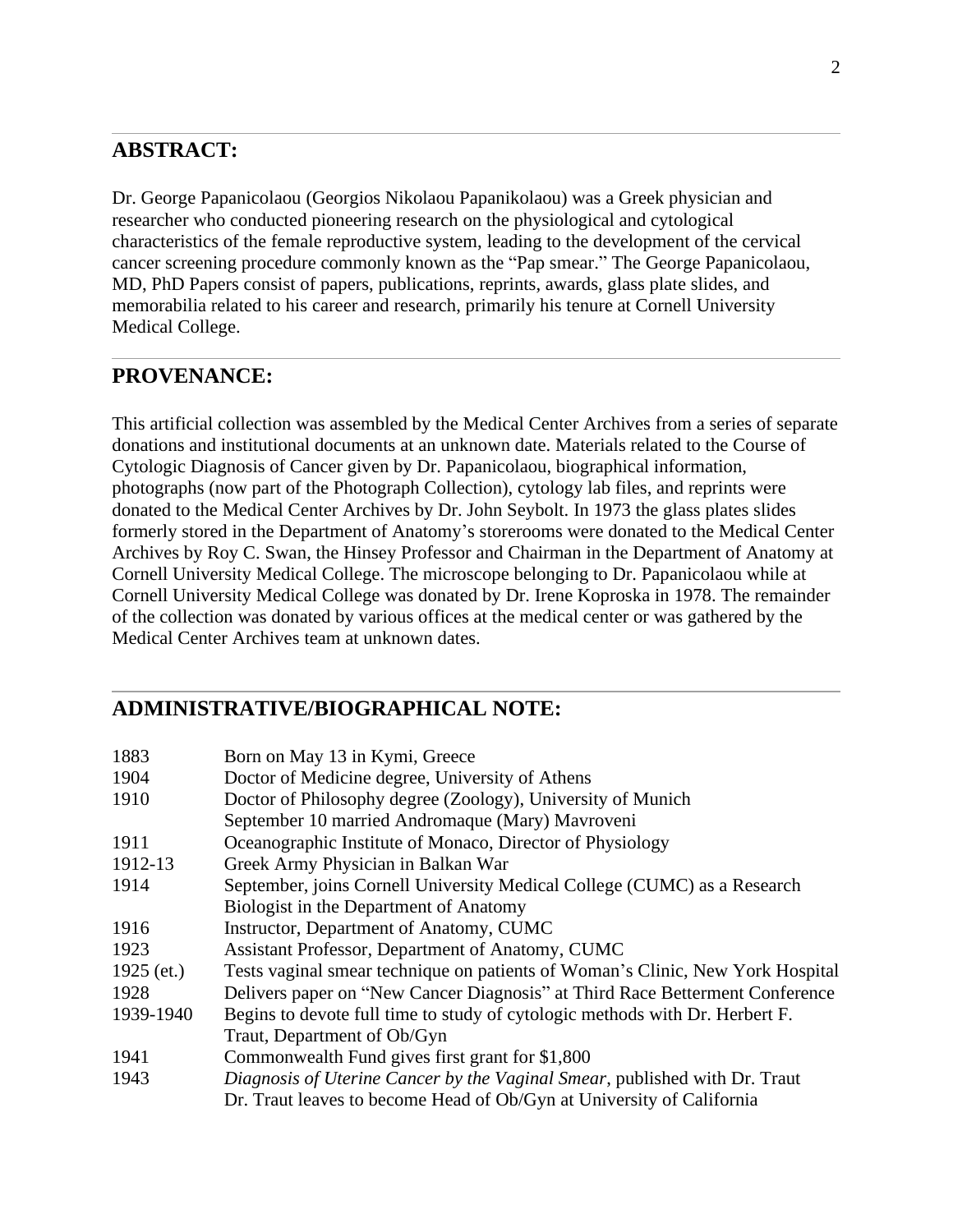|      | Dr. Andrew Marchetti $Og/Gyn$ ) begins work on the project                    |
|------|-------------------------------------------------------------------------------|
| 1947 | Dr. Marchetti leaves for Georgetown University                                |
|      | Dr. Papanicolaou becomes Professor of Clinical Anatomy                        |
| 1948 | The Epithelia of Woman's Reproductive Organs by Dr. Papanicolaou, Dr. Traut,  |
|      | and Dr. Marchetti is published                                                |
| 1951 | Becomes Emeritus Professor of Clinical Anatomy, devotes teaching time to      |
|      | course in Exfoliative Cytology                                                |
| 1954 | Atlas of Exfoliative Cytology is published, with supplements in 1956 and 1960 |
| 1961 | October, moves to Miami, Florida, to become Director of the newly-renamed     |
|      | Papanicolaou Cancer Research Clinic                                           |
| 1962 | February 19, Dr. Papanicolaou dies of a myocardial infarction at his home in  |
|      | Miami, Florida                                                                |
| 1978 | His research was honored by the U.S. Postal Service with a 13-cent stamp      |
| 1982 | October 14, Mary Papanicolaou dies in Miami, Florida                          |

Awards and Honors:

Borden Award (1948) Amory Award (1950) First Award of the Order of AHEPA (1951) Wien Award of Exfoliative Cytology (1953) Cross of the Grand Commander of the Royal Order of Phoenix, from the King of Greece (1953) Modern Medicine Award for distinguished achievement (1954) The Bertner Award (1955) The Passano Award (1956) The Lasker Award of the American Public Health Association (1950) The Clement Cleveland Award (1960) The Royal Order of George I from the Greek Government (1957)

## **SCOPE AND CONTENT NOTE:**

The George Papanicolaou, MD, PhD Papers consist of papers, publications, reprints, awards, glass plate slides, and memorabilia related to his career and research, primarily his tenure at Cornell University Medical College.

See the individual series descriptions for more information.

### **ARRANGEMENT:**

The collection is arranged into the following series:

- 1. Papers, 1910-1961
- 2. Collected Files on George Papanicolaou, MD, PhD, 1928-1998
- 3. Glass Plate Slides, ca. 1914-1939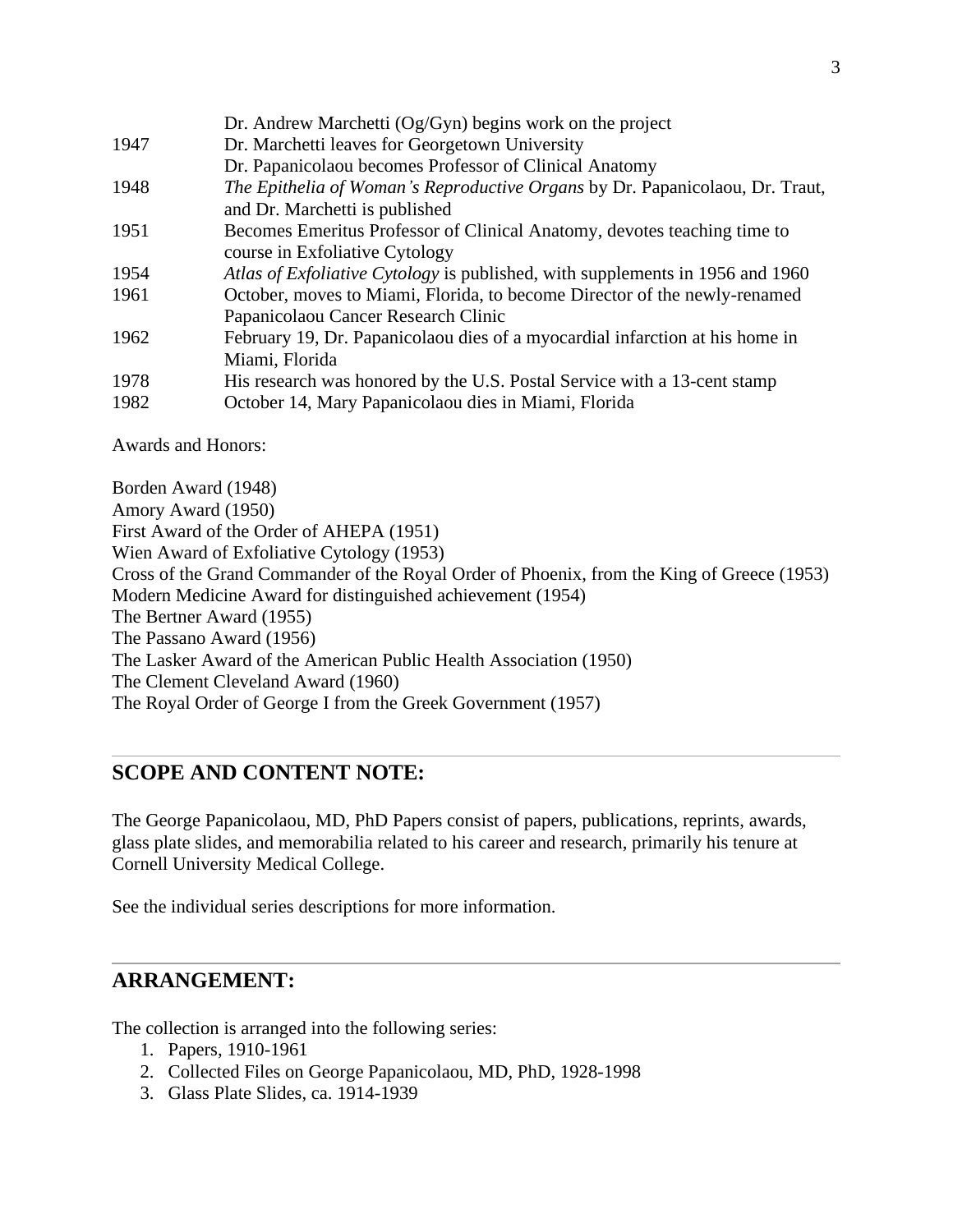4. Memorabilia and Awards, ca. 1948-1978

See the individual series descriptions for more information.

### **CONDITIONS GOVERNING ACCESS:**

Materials containing protected health information (PHI), protected by institutional policies and the Health Insurance Portability and Accountability Act of 1996 (HIPAA), have been restricted and require additional permissions to review.

Series 3: Glass Plate Slides require advance permission to access, given their fragility.

### **LANGUAGE OF MATERIAL:**

English.

## **PROCESSING NOTE:**

The George Papanicolaou, MD, PhD Papers were originally processed by an unknown staff member at an unknown date. In 2021, Medical Center Archives Assistant Rebecca Snyder reviewed the collection for restrictions. In 2021 Head Archivist Nicole Milano rehoused and rearranged the collection, updating the finding aid provenance note, scope and contents note, and contents list, and adding an abstract, restrictions, series notes, arrangement note, and processing note. Reprints relating to cancer and cytology by Drs. Nathan Chandler Foot and Irena Koprowska were removed from the collection at this time.

### **ACCESS POINTS:**

Cornell University. Joan and Sanford I. Weill Medical College Cytology Papanicolaou, George N., 1883-1962 Reprints

#### **PREFERRED CITATION:**

Item Name or Identification; Box #, Folder #; George Papanicolaou, MD, PhD Collection, 1910- 1998 (Medical Center Archives of NewYork-Presbyterian/Weill Cornell, New York, NY).

### **RELATED MATERIAL:**

Photographs of Dr. Papanicolaou were moved to the Photograph Collection in the Medical Center Archives at an unknown date.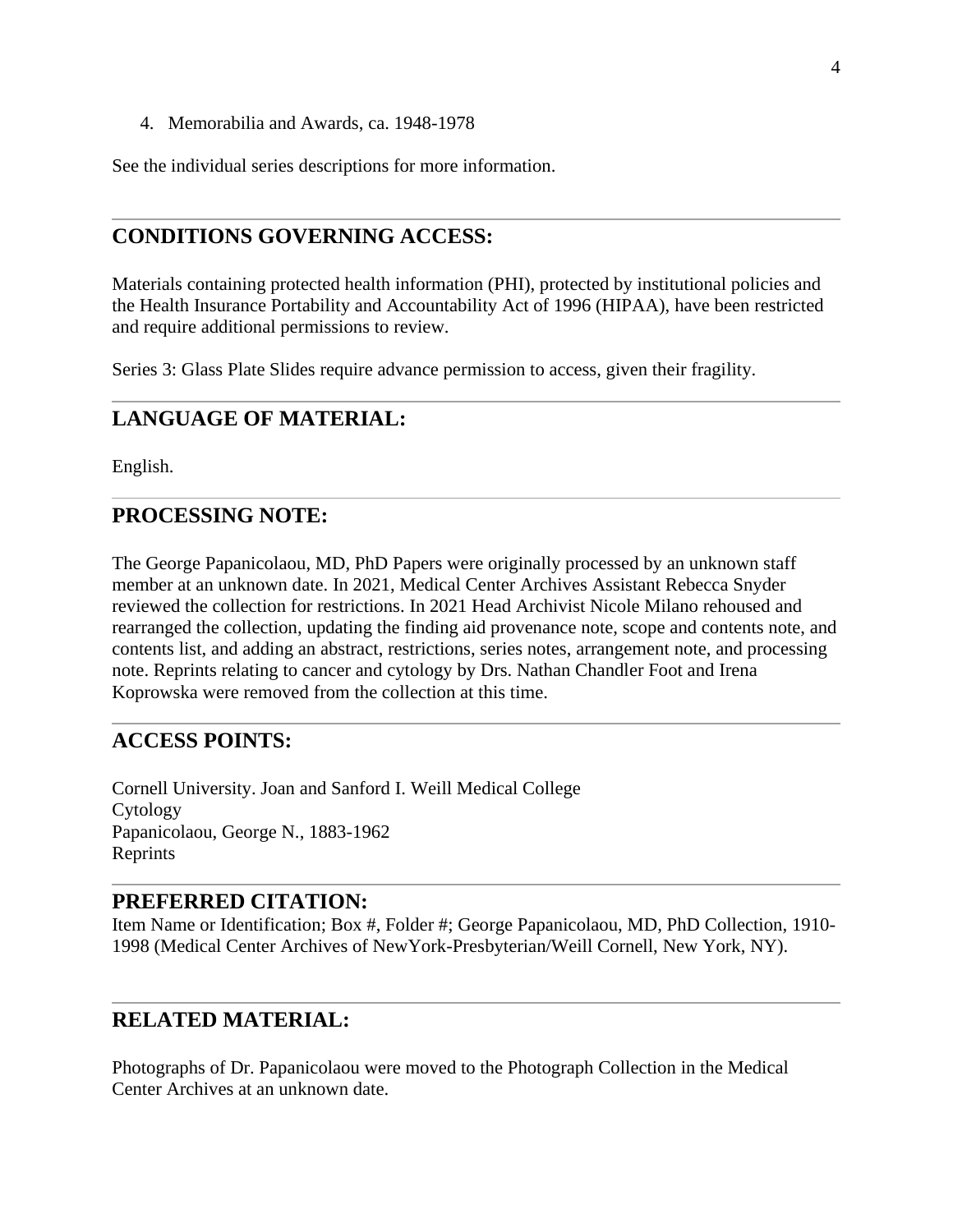Additional biographical information on Dr. Papanicolaou collected by the medical center (particularly items printed after 1998) can be found in the biographical files of the Medical Center Archives.

Various films and videos produced about Dr. Papanicolaou life and career after his death (including "The Odyssey of Dr. Pap" produced by the American Cancer Society in 1969) are located with the audiovisual material in the Medical Center Archives.

### **CONTENTS LIST:**

#### **Series 1: Papers, 1910-1961 1.46 Linear Feet (3.5 boxes)**

This series primarily includes files related to Dr. George Papanicolaou's work at the Cornell University Medical College, including materials related to his Course of Cytologic Diagnosis of Cancer, as well as numerous publications and reprints from his career.

The folders are arranged alphabetically by title.

#### **Box 1:**

| <b>Folder:</b>          | Description:                                                                                                           |
|-------------------------|------------------------------------------------------------------------------------------------------------------------|
| $\mathbf{1}$            | Abstract by Dr. Papanicolaou: Influence of Removal of Corpora Lutea and                                                |
|                         | Ripe Follicles on the Oestrous Periodicity in Guinea Pigs, April 1920                                                  |
| $\overline{\mathbf{c}}$ | Bibliographies, ca. 1910-1962                                                                                          |
| 3                       | Conferences by Outside Groups on Cytology and Cancer, 1948-1955                                                        |
| 4                       | Correspondence to/from Dr. Papanicolaou, 1948                                                                          |
| 5                       | Course in Cytologic Diagnosis of Cancer: Correspondence, 1944-1945                                                     |
| 6                       | Course in Cytologic Diagnosis of Cancer: Correspondence, A-G, 1946-<br>1947                                            |
| 7                       | Course in Cytologic Diagnosis of Cancer: Correspondence, H-P, 1946-<br>1947                                            |
| 8                       | Course in Cytologic Diagnosis of Cancer: Correspondence, Q-Z, 1946-<br>1947                                            |
| 9                       | Course in Cytologic Diagnosis of Cancer: Correspondence, A-Z, 1947                                                     |
| 10                      | Course in Cytologic Diagnosis of Cancer: Correspondence, 1947-1949                                                     |
| 11                      | Course in Cytologic Diagnosis of Cancer: Form Letters and Application,<br>ca. 1947                                     |
| 12                      | Course in Cytologic Diagnosis of Cancer: Miscellaneous Notes and                                                       |
|                         | Correspondence, 1947-1949                                                                                              |
| 13                      | Letter of Appointment, June 8, 1951                                                                                    |
| 14                      | List of Cases (Restricted-PHI), 1945-1946                                                                              |
| 15                      | Miscellaneous Papers (Includes List of Names and Committee to Organize<br>Institute of Cancer Cytology), 1949, undated |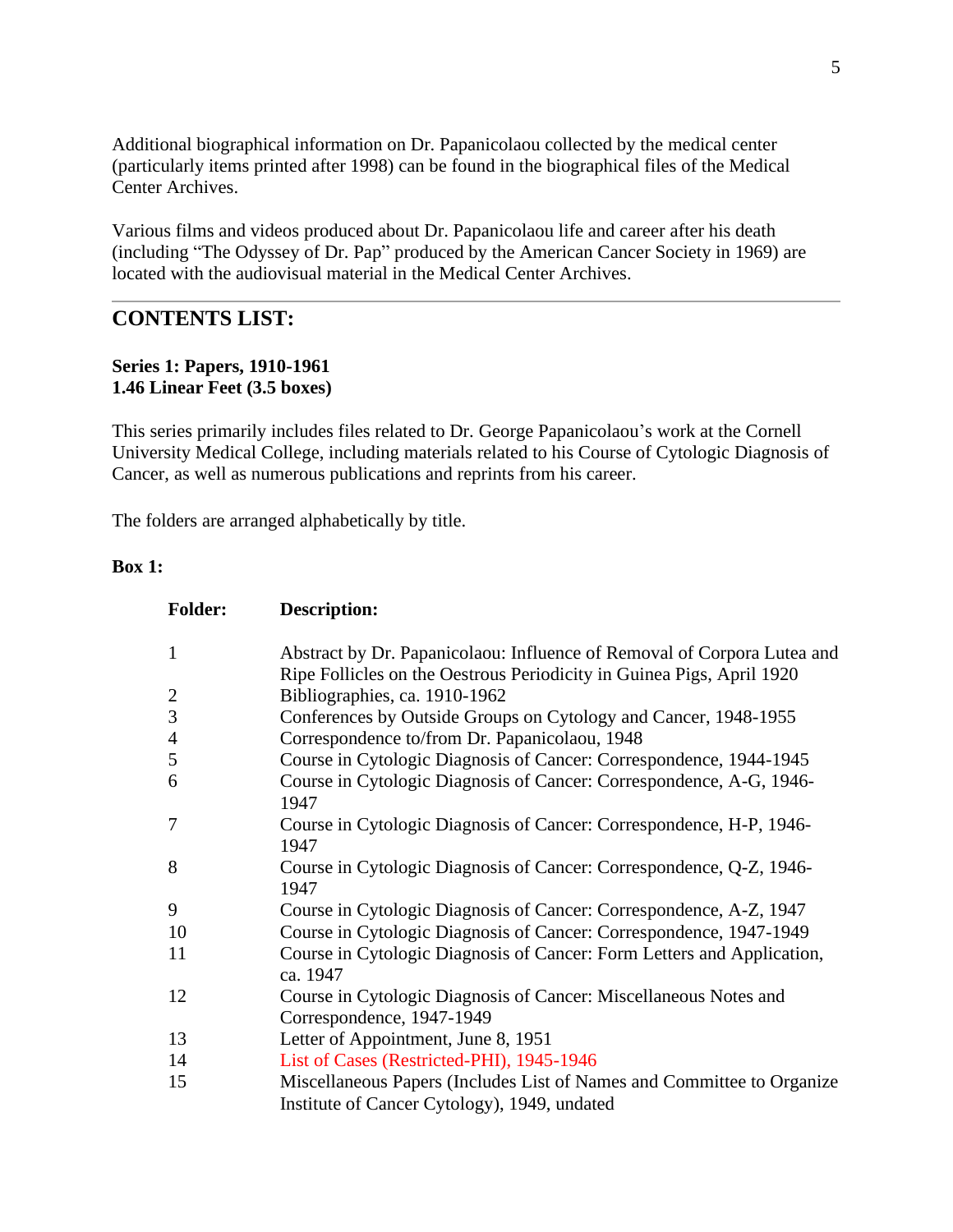| 16 | Plan for Organization of a Cytological Diagnostic Center, ca. 1949  |
|----|---------------------------------------------------------------------|
| 17 | Publication: Atlas of Exfoliative Cytology (with inscription by Dr. |
|    | Papanicolaou to Dr. Seybolt) (folder 1 of 2), 1954                  |

## **Box 2:**

| <b>Folder:</b> | <b>Description:</b>                                                                                                       |
|----------------|---------------------------------------------------------------------------------------------------------------------------|
|                | Publication: Atlas of Exfoliative Cytology (with inscription by Dr.<br>Papanicolaou to Dr. Seybolt) (folder 2 of 2), 1954 |
|                | Publication: Atlas of Exfoliative Cytology (with inscription by Dr.<br>Papanicolaou to Dr. Hanlon) (Loose Volume), 1954   |
|                | Publication: Diagnosis of Uterine Cancer by the Vaginal Smear (copy 1),<br>1943                                           |
| 4              | Publication: Diagnosis of Uterine Cancer by the Vaginal Smear (copy 2),<br>1943                                           |
|                | Publication: The Epithelia of Women's Reproductive Organs (copy 1),<br>1948                                               |

## **Box 3:**

| <b>Folder:</b> | Description:                                                                                   |
|----------------|------------------------------------------------------------------------------------------------|
|                | Publication: The Epithelia of Women's Reproductive Organs (Copy 2),<br>1948                    |
|                | Remarks (Introductory) by Dr. Papanicolaou, undated                                            |
| 3              | Remarks by Dr. Papanicolaou on Historical Landmarks in Exfoliative<br>Cytology, undated        |
| 4              | Report by Dr. Papanicolaou and Dr. Holmquist on Evaluation of Mitosis<br>in Smears, undated    |
| 5              | Reports by Dr. Papanicolaou and Dr. Seybolt at American Cancer Society<br>Annual Meeting, 1951 |
| 6              | Report by Dr. Papanicolaou at Third Race Betterment Conference,<br>January 1928                |
| 7              | Reprints, 1910-1919                                                                            |
| 8              | Reprints, 1920-1929                                                                            |
| 9              | Reprints, 1930-1939                                                                            |
| 10             | Reprints, 1940-1949                                                                            |

## **Box 4:**

1-2 Reprints (2 folders), 1950-1959 Reprints, ca. 1960-1961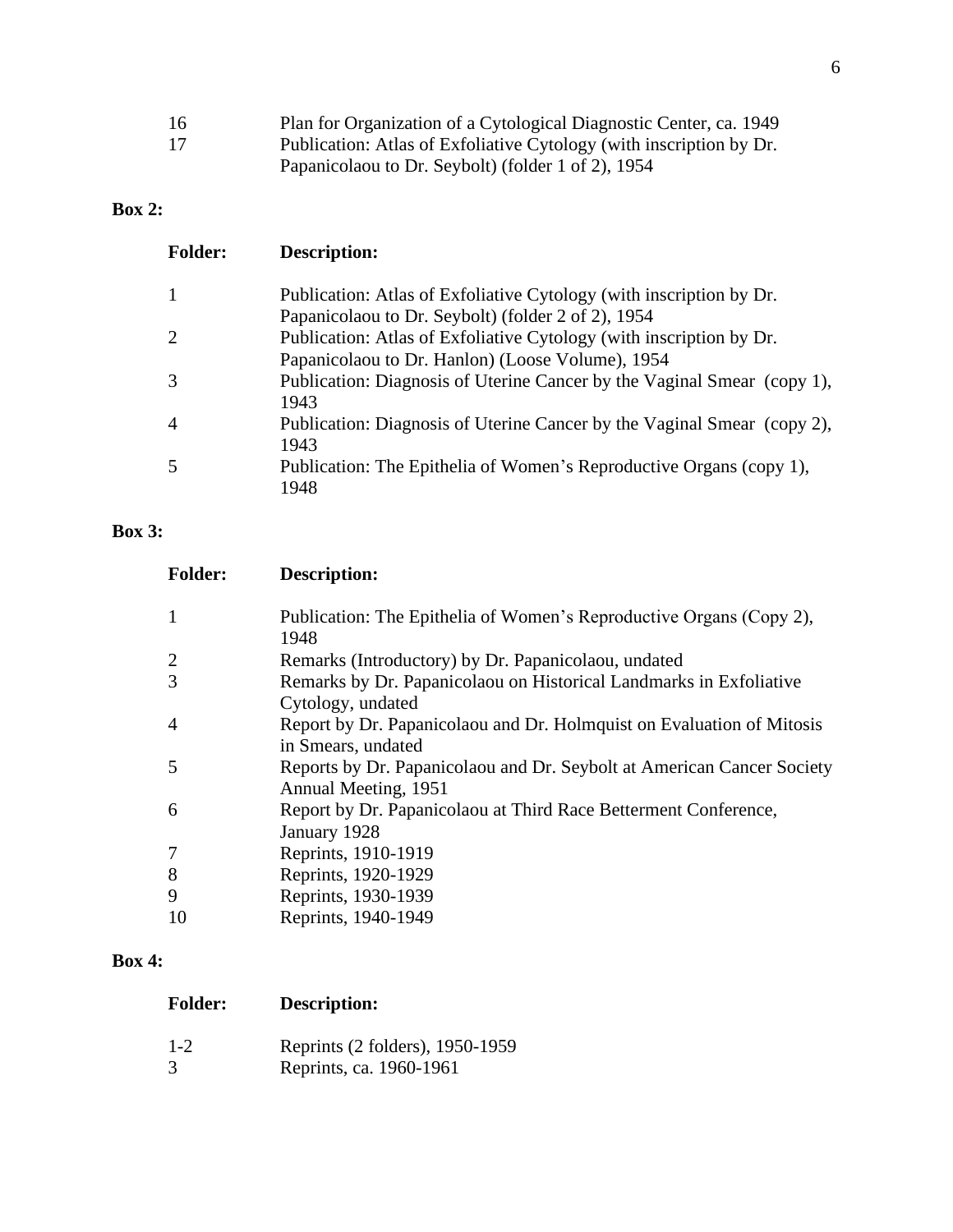#### **Series 3: Collected Files on George Papanicolaou, MD, PhD, 1928-1998 .83 Linear Feet (2.5 boxes)**

This series includes files about Dr. George Papanicolaou collected by members of the New York Hospital-Cornell Medical Center and others about his life and career, including after his death.

The folders are arranged alphabetically by title.

#### **Box 4:**

| <b>Folder:</b> | <b>Description:</b>                                                              |
|----------------|----------------------------------------------------------------------------------|
| $\overline{1}$ | 100 <sup>th</sup> Anniversary Celebration of Dr. Papanicolaou's Birth, 1981-1983 |
| 2              | Biographical Clippings and Files, 1948-1961                                      |
| $\mathcal{R}$  | Biographical Clippings and Files, 1962-1969                                      |
| $\overline{A}$ | Biographical Clippings and Files, 1970-1998                                      |
| -5             | Bust Unveiling at the New York Hospital- Cornell Medical Center:                 |
|                | Correspondence and Program, 1979                                                 |

#### **Box 5:**

| <b>Folder:</b> | <b>Description:</b>                                                                                                           |
|----------------|-------------------------------------------------------------------------------------------------------------------------------|
| $\mathbf{1}$   | Clipping re: Pap Smear, 1928                                                                                                  |
| $\overline{2}$ | Clippings re: Pap Smear, 1962-1979                                                                                            |
| $\mathfrak{Z}$ | Commemorative Stamp (Greece), 1973                                                                                            |
| 4              | Commemorative Stamp (United States): Ceremonies (New York Hospital-<br>Cornell Medical Center Public Affairs File), 1977-1978 |
| 5              | Commemorative Stamp (United States): Ceremonies (Notes and                                                                    |
|                | Correspondence from New York Hospital- Cornell Medical Center<br>Archivist Adele Lerner), 1977-1978                           |
| 5              | Commemorative Stamp (United States): Ceremony at the White House,<br>May 18, 1978                                             |
| 6              | Commemorative Stamp and Envelopes (United States), May 18-19, 1978                                                            |
| 7              | Correspondence to Charlotte Street after Dr. Papanicolaou's Death, May-<br>September 1962, 1974                               |
| 8              | Correspondence about Dr. Papanicolaou (Public Affairs File), 1962-1972                                                        |
| 9              | Exhibit on Dr. Papanicolaou Presented by the Library at Cornell<br>University Medical College, 1968                           |
| 10             | Papanicolaou Cancer Research Institute: Clippings and Publicity, 1962-<br>1983                                                |
| 11-12          | Papanicolaou Cancer Research Institute: Publications (2 folders), 1974-<br>1981                                               |
| 13             | The Papanicolaou Cytology Laboratory, School of Cytotechnology<br>Brochure, undated                                           |